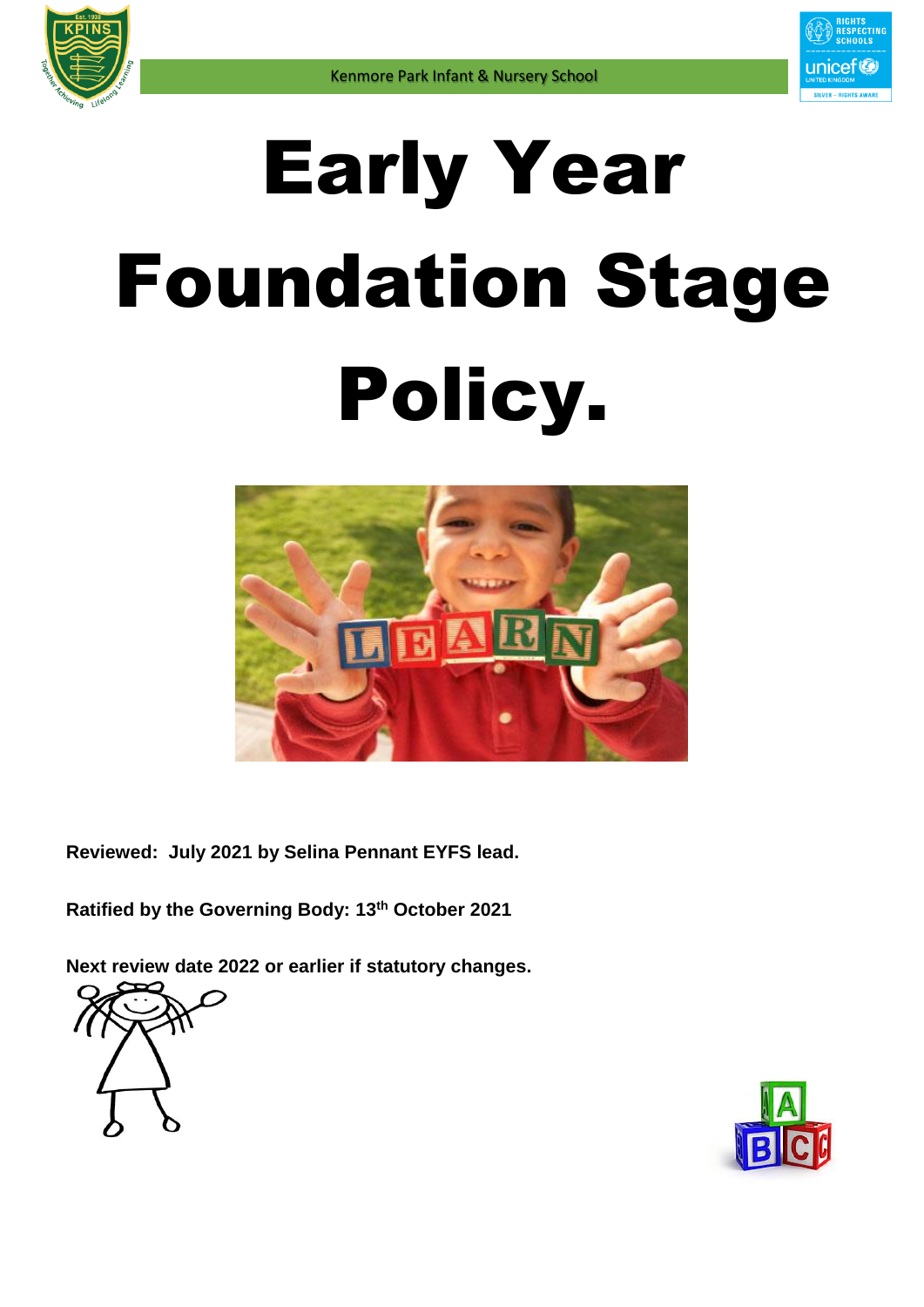

## **Early Years Foundation Stage Policy**

#### **1 Introduction**

- **1.1** The Foundation Stage applies to children from three years of age to the end of the reception year. Foundation Stage 1 children join us at the beginning of the school year in which they are four. Foundation Stage 2 children join us at the beginning of the school year in which they are five. (Compulsory schooling begins at the start of the term after a child's fifth birthday.) Key Stage 1 begins for our children at the beginning of Year 1. The Foundation Stage equips children with the key skills that are required to access learning in their later schooling. Children learn these skills through explorative play and problem solving activities which are carefully tailored to meet their learning needs. The Early Learning Goals set out what is expected of most children by the end of the Foundation Stage.
- **1.2** Children joining our school have already learnt a great deal simply by observing the world around them and interacting with family and friends. Some children may have previously attended an Early Years setting (such as a private nursery) or have accessed play groups or workshops that are offered by Children's Centres.
- **1.3** The early years education we offer our children is based on the following principles:
	- it builds on what our children already know and can do;
	- it challenges children and sets high expectations for learning;
	- it ensures that no child is excluded or disadvantaged;
	- it offers a structure for learning that has a range of starting points, content that matches the needs of young children and activity that provides opportunities for learning both indoors and outdoors;
	- it provides a secure, yet rich and stimulating environment which encourages children to work and play independently.

(Article 29: Your education should help you use and develop your talents and abilities – UNCRC)

#### **2 Aims of the Foundation Stage.**

 The curriculum of the Foundation Stage underpins all future learning by supporting, fostering, promoting and developing child within 3 Prime Areas:

- Personal, social and emotional development;
- Communication and language development;
- Physical development;

And 4 specific areas:

Literacy;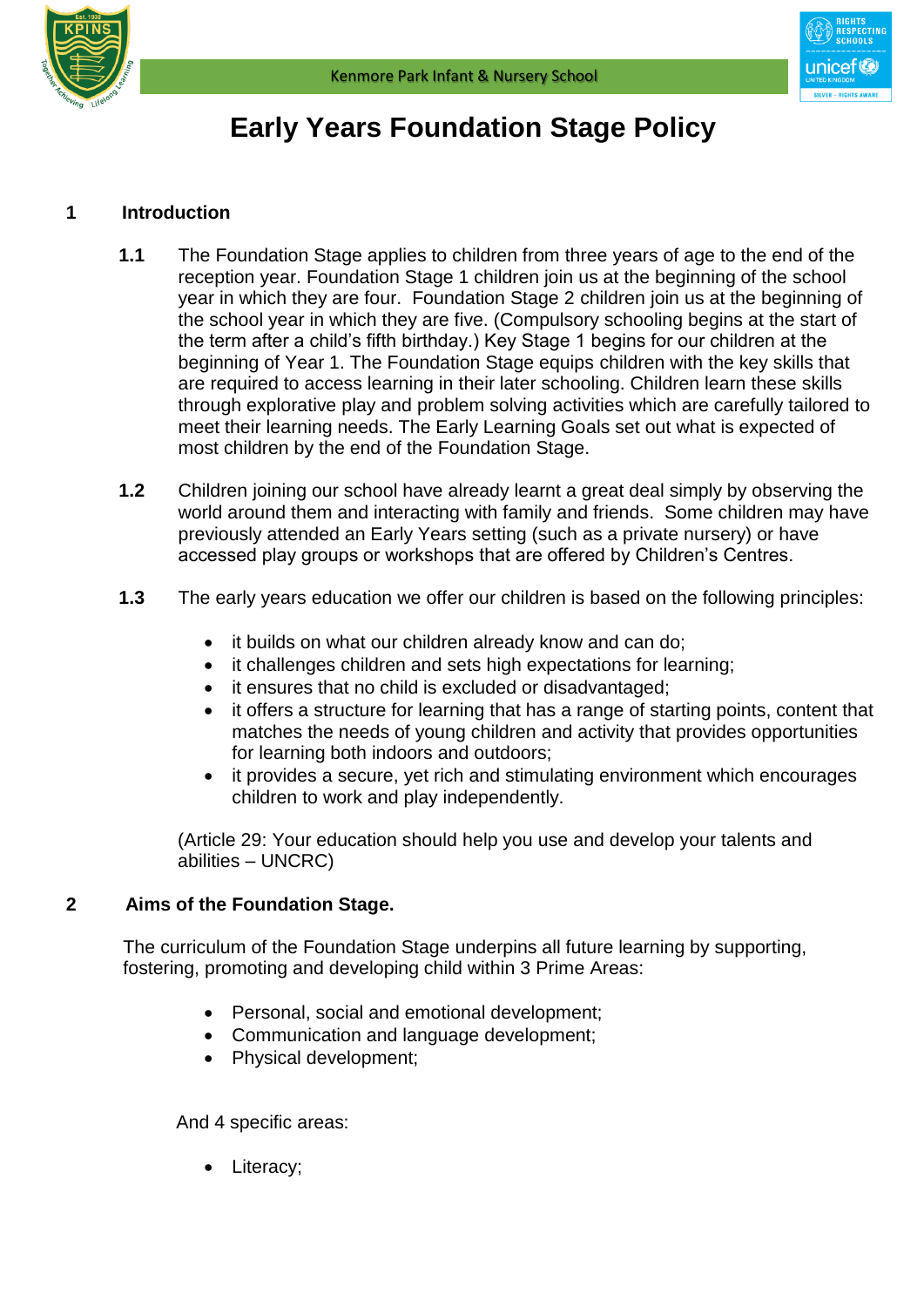

- Mathematics;
- Understanding of the world
- Expressive arts & design.

#### **3 Teaching and learning style**

- 3.1 Our policy on teaching and learning defines the features of effective teaching and learning in our school. These features apply to teaching and learning in the Foundation Stage just as much as they do to the teaching in Key Stage 1.
- 3.2 The more general features of good practice in our school that relate to the Foundation Stage are:
	- Establishing a strong partnership between teachers and parents, so that our children feel secure at school and develop a sense of well-being and achievement.
	- Building positive relationships with parents and providing regular effective feedback, helps to ensure that parents are aware of the end of year expectations and can further support their child at home, using similar strategies to the ones used by teaching staff at school.
	- Teachers develop a secure understanding of how children make progress and learn, and are flexible, making changes to their teaching as appropriate.
	- Teachers are active participants in the Visible Learning scheme which encourages teachers to carry out case studies and monitor the impact of various elements of their teaching practise.
	- Teachers use a range of approaches and offer children first-hand experiences whenever possible. There is an emphasis on creating a language rich environment, ensuring that children are given clear explanations and that teachers make appropriate interventions and extend and develop play and talk or other means of communication;
	- Teachers carefully plan a flexible curriculum that focuses on the interests of the children as much as possible. This helps to keep children engaged in their learning and supports them to achieve the Early Learning Goals by the end of the Foundation Stage;
	- The provision for children to take part in activities that build on and extend their interests and develop their intellectual, physical, social and emotional abilities;
	- The encouragement for children to communicate and talk about their learning, and to develop independence and self-management;
	- The support for learning with appropriate and accessible indoor and outdoor spaces, facilities and equipment;
	- The identification of the progress and future learning needs of children through observations, which are regularly shared with parents;
	- The good relationships between our school and the settings that our children experience prior to joining our school;
	- The clear aims for our work, and the regular monitoring to evaluate and improve what we do;
	- The regular identification of training needs of all adults working within the Foundation Stage.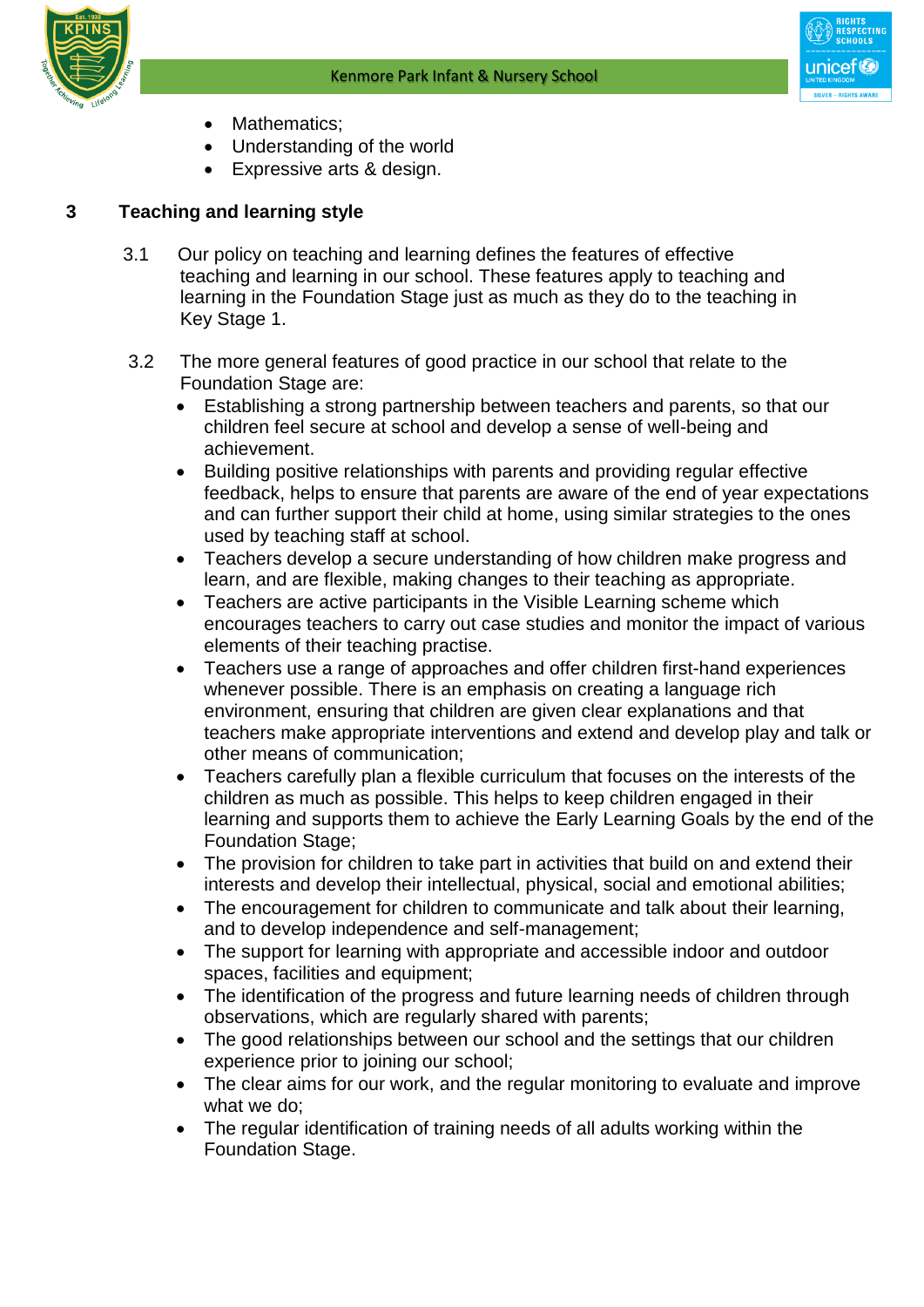



#### **4 Play in the Foundation Stage**

Through play our children explore and develop learning experiences, which help them to make sense of the world. Play provides children with a safe space where they can practise and test out new ideas and skills. Children learn the importance of self- care and self-control, and begin to understand the relationship between cause and effect.

They have the opportunity to think creatively alongside other children as well as on their own, and develop an understanding of the rights that both they, and their peers have. They communicate with others as they investigate and solve problems. They express fears or re-live anxious experiences in controlled and safe situations.

#### **5 Inclusion in the Foundation Stage**

In our school we believe that all our children matter. We give our children every opportunity to achieve their best. We do this by taking account of our children's range of life experiences when planning for their learning (see our policy on school inclusion).

(Article 28: All children have the right to a good quality education)

In the Foundation Stage we set realistic and challenging expectations that meet the needs of our children, so that many achieve the Early Learning Goals by the end of the stage. Some children progress beyond this point. We achieve this by planning to meet the needs of boys and girls, children with special educational needs, children who are more able, children with disabilities, children from all social and cultural backgrounds, children of different ethnic groups and those from diverse linguistic backgrounds.

We meet the needs of all our children through:

- planning opportunities that build upon and extend children's knowledge, experience and interests, and develop their self-esteem and confidence;
- using a wide range of teaching strategies based on children's learning needs;
- providing a wide range of opportunities to motivate and support children and to help them to learn effectively;
- providing a safe and supportive learning environment in which the contribution of all children is valued;
- using resources which reflect diversity and are free from discrimination and stereotyping;
- planning challenging activities for children whose ability and understanding are in advance of their language and communication skills;
- monitoring children's progress and taking action to provide support as necessary. This involves speech therapy for some of our children.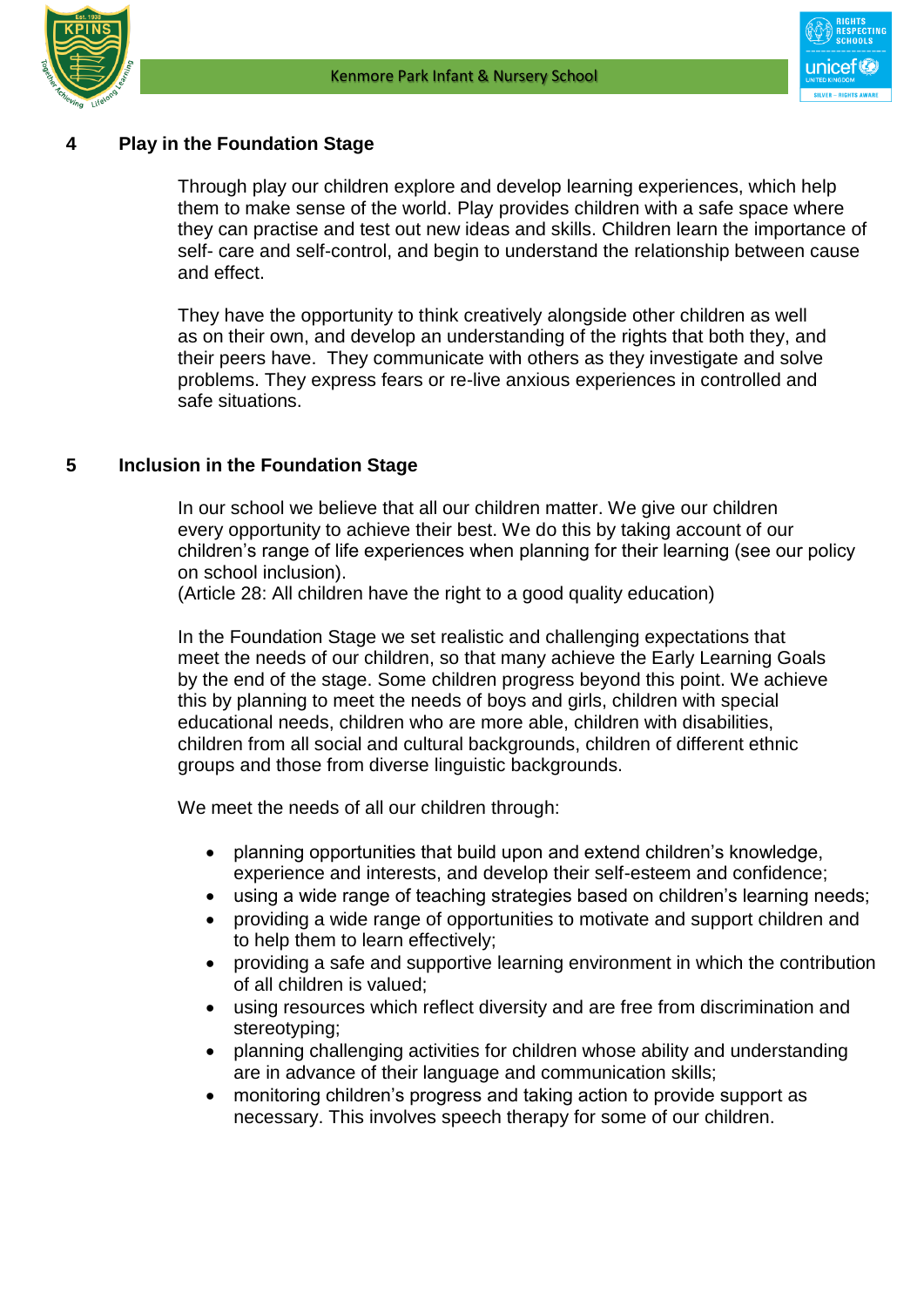



#### **6 The Foundation Stage curriculum**

The new EYFS framework comes into place in September 2021. The full document can be found using the link below:

[https://assets.publishing.service.gov.uk/government/uploads/system/uploads/attachment\\_data/file/](https://assets.publishing.service.gov.uk/government/uploads/system/uploads/attachment_data/file/974907/EYFS_framework_-_March_2021.pdf) 974907/EYFS\_framework - March\_2021.pdf

From September 2021, the end of year Early Learning Goals which the children are assessed against are changing. The curriculum for the Foundation Stage in our school reflects the areas of learning identified in the New EYFS Framework 2021 and Early Learning Goals. Teachers will continue to refer to complimentary documents including Development Matters and Birth to 5 Years, to support them with planning and identifying next steps for children.

This new framework aims to allow teachers to focus on the specific needs of the children, and to exercise their professional judgement to assess and identify next steps to move children's learning forward. Teachers are expected to have a secure knowledge of their children and to use this knowledge to promote good progress. At Kenmore Park Infant and Nursery School, class teachers have worked together to establish assessment protocols for September and are well prepared for the upcoming changes.

Although the new framework advises a move away from written records of assessments, the well established habit of making ongoing consistent assessments, can help to support teachers to make accurate judgements.

Assessment within the Early Years will continue to be an ongoing feature of good or outstanding teaching.

In our reception classes, each child completes one adult led Literacy activity and one adult led Maths activity which are recorded in their books. The children also complete a second adult led activity each week (usually 1:1 reading for literacy and an outdoor practical activity for maths – of which a photo is taken and stuck in their books). These books provide a snapshot into a child's development and also clearly track their progress since the start of the year.

Each time an activity is recorded in the books, teachers refer to the 'learning sticker'. Our learning stickers include the learning objective for the session, as well as 3 well differentiated success criteria. *Two examples of a learning sticker is below:*

Before the activity begins, teachers talk the children through the success criteria and give them reminders of what they are expected to achieve throughout the activity. Once the activity has been completed, teachers use the success criteria to make an assessment judgement regarding how the child has done. If the child was able to show that they have met the targets, then the statement is highlighted green. If the child is continuing to develop the skills needed to achieve the target, then the statement is highlighted in orange.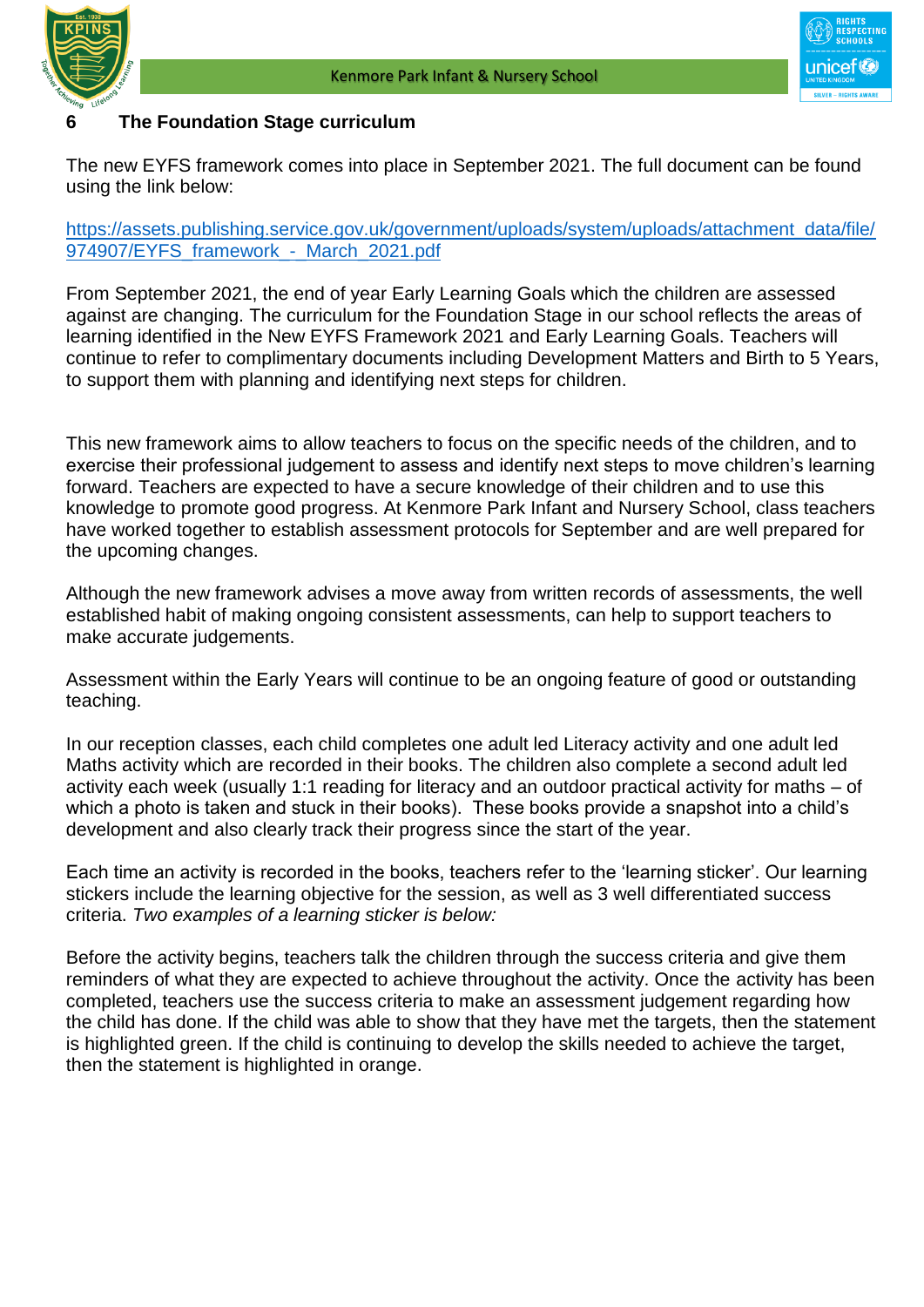



Teachers talk children through the judgement that have been made and identify next steps for them. These next steps are recorded in their books in the form of a star and a wish. (Next steps are written in purple pens in books). Before beginning a new activity, teachers refer to the 'wishes' or next steps that have been identified in previous lessons and aim to address them in the current session.

This form of assessment is ongoing and is already well established practise within the Early Years, and although the new framework advises against written records of assessment, this habit of ongoing consistent assessments support teachers when making judgements.

| Learning Intention: To describe a character  | Learning Intention: To describe a poppy       |
|----------------------------------------------|-----------------------------------------------|
| I can hear the initial sound in words.       | flower                                        |
| I can find the letters I need on an alphabet | I can hear the initial/multiple sounds in     |
| mat.                                         | words.                                        |
| I can read back what I have written.         | I can find and copy the letters I need on the |

We recognise the fundamental importance of high quality play opportunities for children's development and provide a wide range of direct teaching and high quality planned, supported and free play to enable all children to progress in each area. alphabet mat.

Our medium term planning is completed half-termly and identifies the intended learning, with outcomes, for children working towards the Early Learning Goals, and for those working towards Age Related Expectations for Year 1 & 2 of the National Curriculum.

#### **7 Assessment**

We make regular assessments of children's learning, and we use this information to ensure that future planning reflects identified needs. We take into account the interests of the children and this also informs our planning. Assessment in the Foundation Stage is ongoing and pupil progress and attainment is regularly reviewed. Each child has their own portfolio on Class Dojo, where work samples can be shared between teachers and parents. Class teachers are also able to share next steps with parents using this platform. We highly value the contribution of parents towards their child's assessment and learning.

As of September 2021, all reception children will be taking part in the On Entry Baseline Assessment. Class teachers carry out these assessments on a 1:1 basis with every child and upload their responses to the national website.

Having taken part in two of the prior Baseline pilot schemes, staff and Kenmore Park Infant and Nursery School are well prepared for carrying out these assessments

In the Nursery the teacher and learning assistants assess the ability of each child using the Development Matters Statements. During the children's first half-term in the reception class, the teacher assesses the ability of each child using the Development matters statements and the age bands. They continue to assess the pupils covering the 3 prime areas and 4 specific areas of learning within the foundation stage using the Foundation Stage Profile. We use this assessment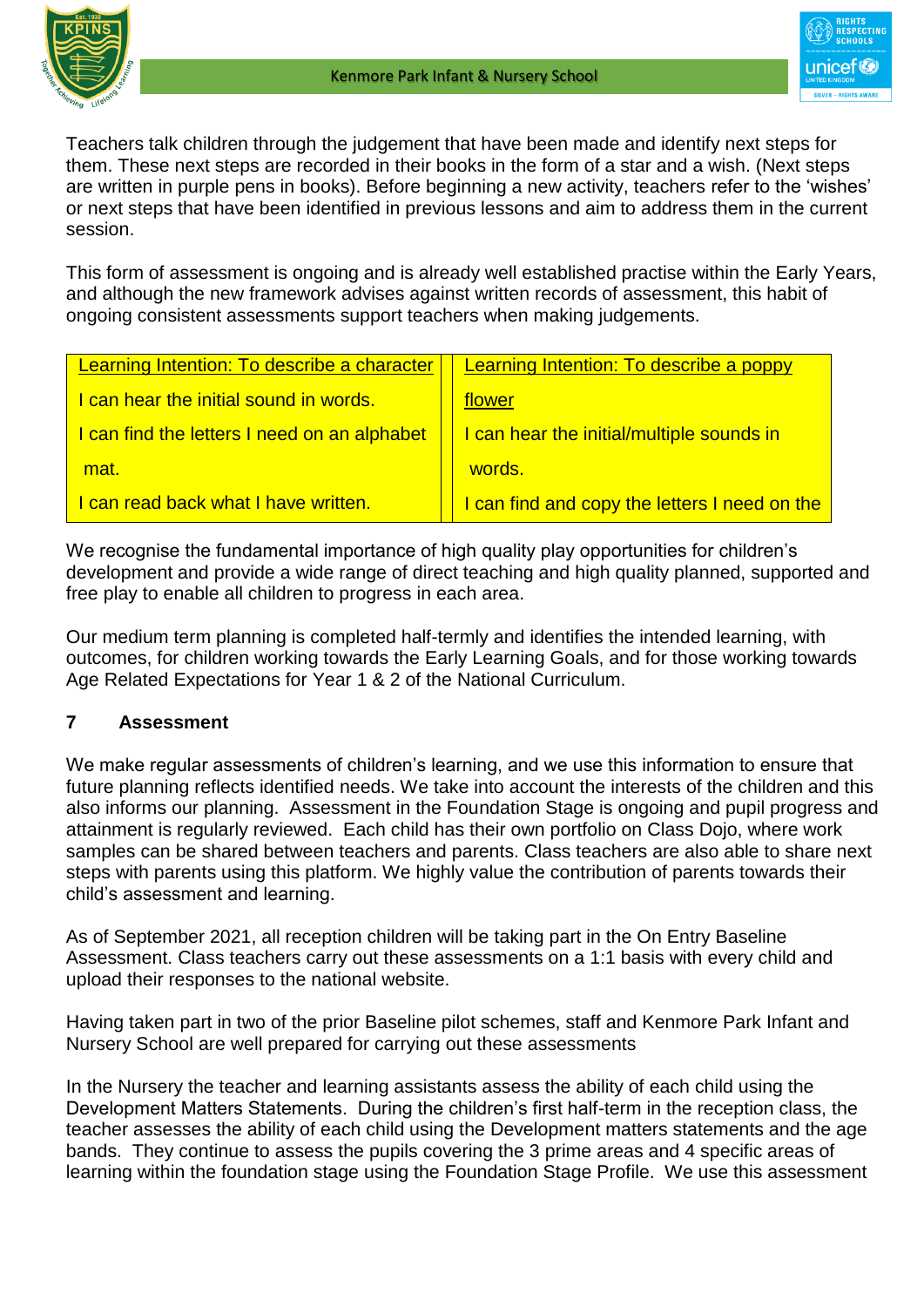



information to support our medium term and short term planning and teaching programmes for individual children and groups of children. Within the first term we have a meeting with parents to inform them as to how well their child has settled in and to discuss issues arising from any assessments, both formal and informal, that have been made.

The teacher completes the Foundation Stage Profile at the end of the child's reception year. The child's next teacher uses this information to make plans for the year ahead and ensures a smooth transition from Foundation Stage 2 to Year 1. These assessments also form part of the end of year report received by the parents. We have a parental consultation meeting in July where parents can discuss their child's progress with the teacher.

#### **8 The role of parents**

We believe that all parents have an important role to play in the education of their child. We recognise and appreciate the role that parents play in educating their children. Some of the ways that we work with parents include:

- parents are invited into school to meet with the class teacher and collect their information packs. At this meeting, parents can discuss any issues that concern them with both the head and class teacher.
- the children visit the school and have the opportunity to spend time with their teacher before starting school;
- inviting all parents to an induction meeting during the term before their child starts school. At this meeting parents can discuss any issues that concern them and ask any questions about the school. Parents also have the opportunity to explore the classrooms and to ask members of staff questions about the teaching and expectations in the Foundation Stage.
- Nursery children and their families are visited in their own homes at the beginning of term, prior to starting their Nursery Education. These home visits give parents (and their children) the opportunity to meet the teaching staff and to ask any questions or queries they may have about their child starting at school. Parents are given key information and resources to support their child with the transition in to Nursery.
- a parent conference between the class teacher and the parents of children beginning in the Reception Classes takes place prior to all children starting in Reception.
- offering parents regular opportunities to talk about their child's progress in our reception and nursery classes;
- encouraging parents to talk to the child's teacher if there are any concerns. There is a formal meeting for parents each term at which the teacher and the parent discuss the child's progress in private. Parents receive a report on their child's attainment and progress at the end of each school year;
- arranging for children to start school over the first three weeks of term. We stagger the starting time of each child over this period, so that the teacher can welcome each child individually into our school. Children in the Reception Classes attend for half a day initially,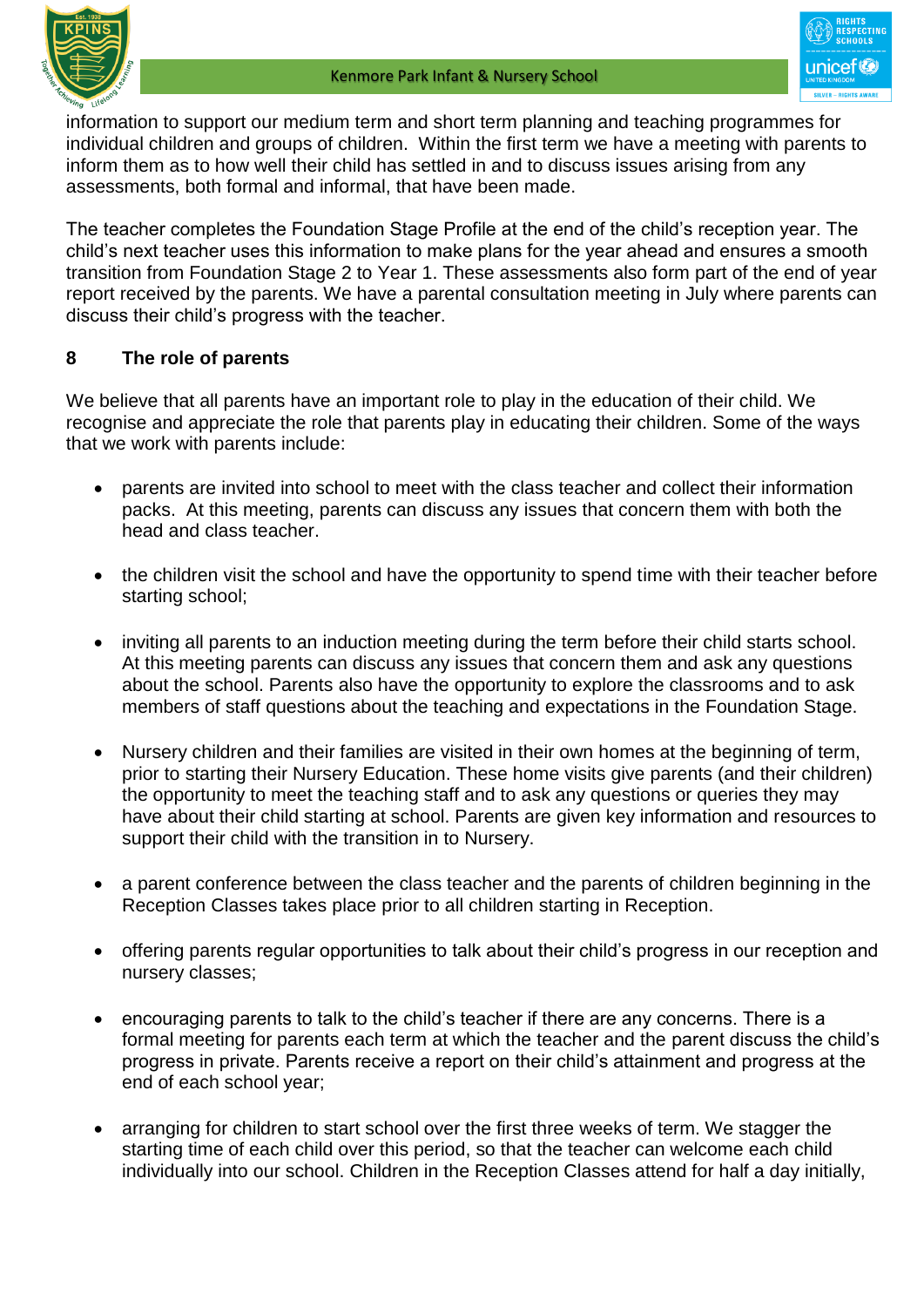

and this builds up gradually to the whole day. Children in Nursery gradually build up to the 3 hour session depending on each individual child's ability to settle. We encourage parents to stay if there are problems with the child's admission;

- arranging a range of activities throughout the year that encourage collaboration between child, school and parents;
- inviting parents in for 'Stay and Play' sessions regularly throughout the year. Teachers share the end of year expectations with parents and provide parents with resources that they can use to support their child's learning;
- offering a range of activities that support the involvement of parents, such as curriculum evenings and open mornings when the parents can observe their children at work and play.
- The school provides Family Literacy classes for the Reception Parents.

#### **9 Resources**

We plan a learning environment, both indoors and outdoors, that encourages a positive attitude to learning. We use materials and equipment that reflect both the community that the children come from and the wider world. We encourage the children to make their own selection of the activities on offer, as we believe that this encourages independent learning.

#### **10 Response to COVID-19**

A detailed risk assessment regarding the steps we are taking to ensure that our school is a Covid safe environment can be found on the school website. This risk assessment is in line with the most recent government guidelines which can be found at<https://www.gov.uk/coronavirus> . The risk assessment has been shared with all staff and is a working document which is regularly monitored and reviewed.

The guidance given by the government states that children in Nursery and Reception classes do not need to socially distance themselves from each other.

Children will continue to play and learn alongside their peers, however steps will be taken to ensure that any opportunity to spread COVID is limited. These changes include:

#### **11 Children working within 'bubbles'**

All Nursery and Reception children will work within their bubble. This means that they will only have contact with each other and the adults that work with them on a regular basis. Teachers will particularly focus on developing children's Personal, Social and Emotional development through regular whole class circle times and assemblies.

Parents distancing themselves from the classroom and staff

All parents have been given clear instructions about the process of collecting and dropping off their children at school. There is a one-way system which is operating for both Nursery and Reception parents. Parents should walk through the EYFS gate as usual and stand and wait by the table that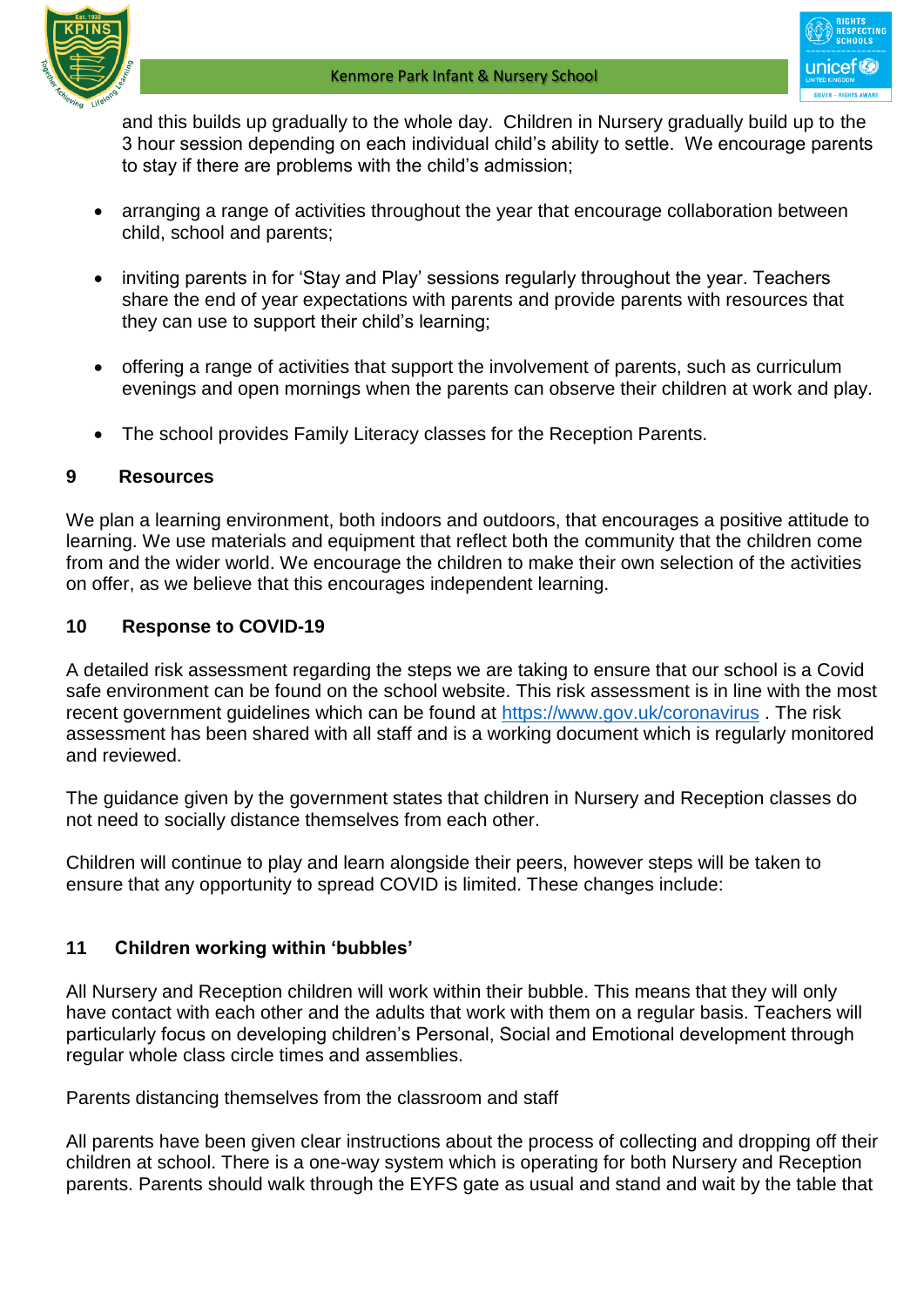



is outside of their child's classroom. Once their child has been brought into the classroom, parents must leave via the Reception playground and out into the car park area. Parents will not be given access to the classroom and they will need to wait at the marked area. This will reduce the amount of contact that parents have with staff and each other.

### **12 Staggered starts**

In order to reduce the number of people in the playground during collection and dropping off times, the Reception classes all start at different times.

The current times are as follows:

Fairy Class – 8.45am – 3.10pm Unicorn Class – 8.50am – 3.15pm Pixie Class – 8.55 – 3.20pm

#### **13 Temperature checks**

Before children are admitted into the classroom, they will have their temperature checked by a member of staff. Children's temperature must be below 37.8 degrees in order to enter into the classroom.

Washing hands regularly –

Upon entry of the classroom, children are directed to the sink where they will wash their hands. There are several opportunities for children to wash their hands throughout the day, in addition to the regular use of 70% alcohol hand gel.

#### **14 Cleaning play equipment and tables**

Toys, resources and table surfaces are wiped down throughout the day to ensure that children have access to clean equipment.

#### **15 Regular cleaning during the day**

During the day, there are cleaning staff who wipe down and clean commonly used areas such as door handles, frames and the toilet area. At the end of the school day, every classroom is deep cleaned, ready for the next day.

#### **16 Class Dojo**

All parents are expected to sign up and create an account for Class Dojo. The Class Dojo app will be the main communication tool between parents and teachers. Key messages will be uploaded onto the Class Dojo app and parents can send direct messages to teachers.

#### **17 Home Learning**

Every Friday, children in Reception will be set home learning tasks to complete. The activities will be based around the key skills that have been taught during the school week. A typical weekly home learning will consist of Phonics, Literacy, Maths and Topic activities. Parents are